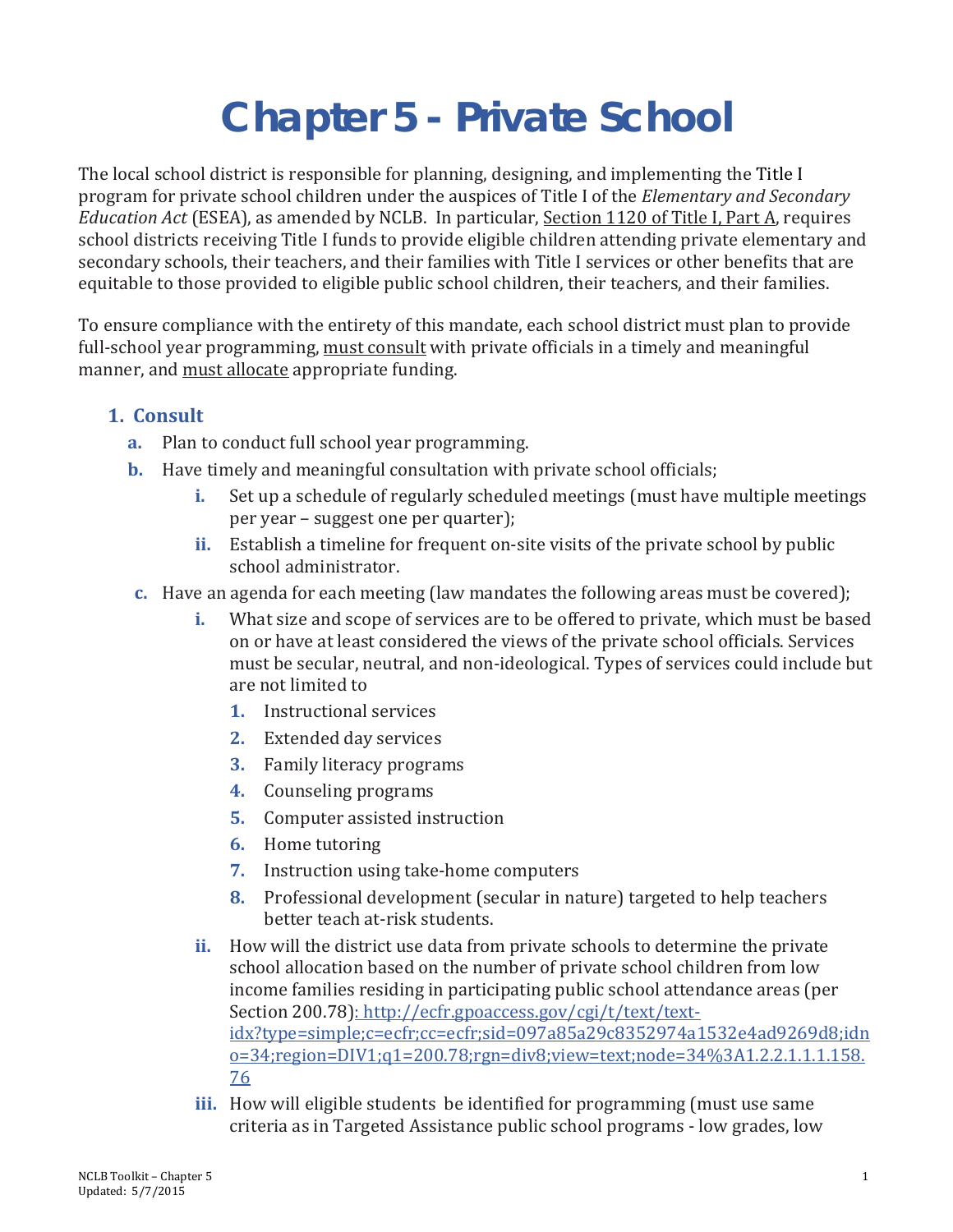screening scores, teacher observation, etc.)

- **iv.** How will the district format programs to be offered to private school eligible students, staff and families, utilizing input from private school officials.
- **v.** How and when will the district determine the format of delivery each year.
- **vi.** How will the district plan to assess private school students and how the district will use results of that assessment to improve Title I instructional services (in accordance with Section 200.10 of the Title I regulations). http://ecfr.gpoaccess.gov/cgi/t/text/textidx?c=ecfr&sid=fcfcf4b0e225d4105c3dcd8510c52bda&rgn=div8&view=text&no de=34:1.2.2.1.1.1.149.10&idno=34
- **vii.** Review program (Title I) rules and regulations (including but not limited to):
	- **a.** All programs for private school students must operate as Targeted Assistance programs.
	- **b.** Fiscal requirements will not allow funds to flow directly to private school.
	- **c.** All supplies, materials, and equipment remain the property of the public school and appropriate and accurate inventory records must be kept.
	- **d.** Keep written notes of each meeting and share with private school officials. NOTE: If the LEA disagrees with the views of the private school officials on the provisions of services through a contract, the LEA must provide the private school the reasons in writing why the LEA chooses not to use a contractor.

NOTE: It is the responsibility of the LEA to provide oversight, make decisions, control use of purchased materials, determine hiring of personnel, supervise third party contracts, evaluate and supervise Title I personnel and programs.

## **2. Allocate – Per Pupil Allocation**

- **a.** Collect data to be used to determine private school allocation.
- **b.** Collect addresses for all private school students from the private school officials.
- **c.** Collect low income information for private students by address from private school officials.
- **d.** Sort addresses by the public school that serves that residential area which will then:
	- **i.** Identify the number of private students (for Program Specific, Targeting Step 1 page of e-grant application);
	- **ii.** Identify the number of low income private students (for Program Specific, Targeting Step 1 page of e-grant application).
- **e.** Calculate the allocation for all private schools serving students within the district residential area will be automatically on the Program Specific, Targeting Step 4 page of the e-grant application.
- **f.** Distribute funds among the private schools based on the percent of low income private students attending each private school. Example: If Targeting Step 4 page reflects 100 total low-income private students attending St. Mary, St. Paul and St. Thomas schools, generating \$7000 total allocation for private programming, but 50% of the low-income students attend St. Mary, 35% attend St. Paul and 15% of the low-income students attend St. Thomas – then 50% of the